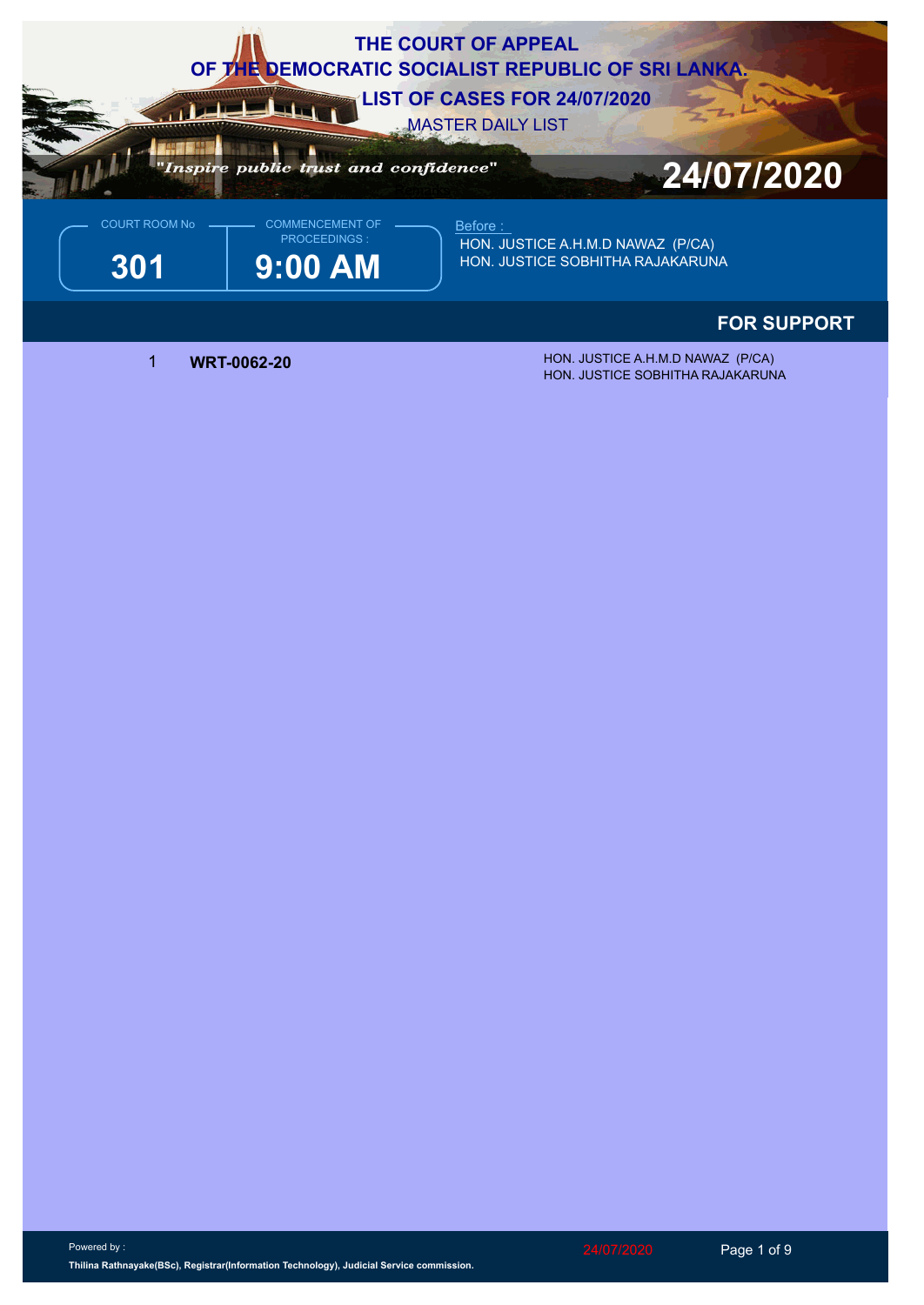

## **FOR ARGUMENT**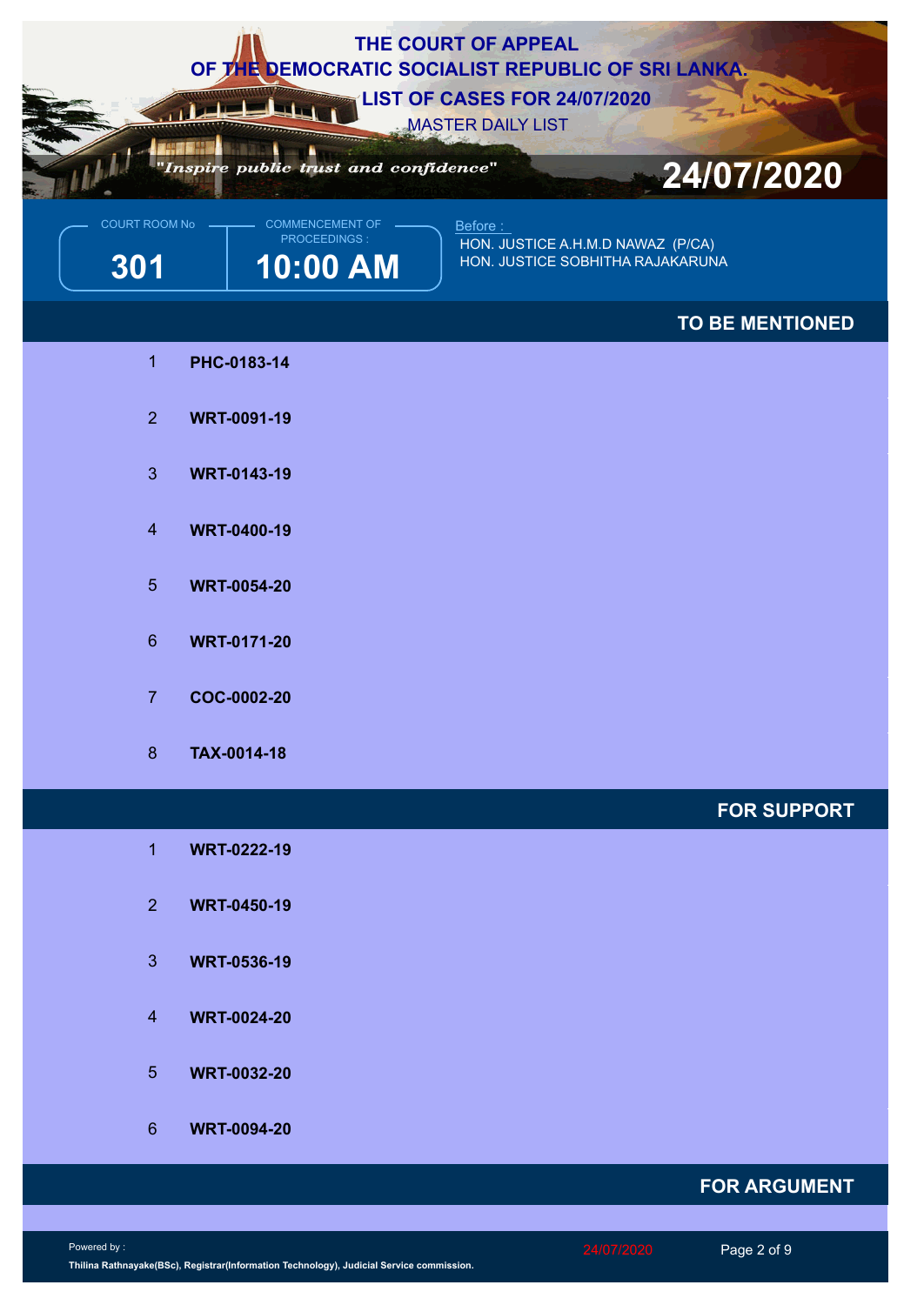

## **FOR ARGUMENT**

- 1 **TAX-0006-14**
- 2 **TAX-0015-17**

Powered by : **Thilina Rathnayake(BSc), Registrar(Information Technology), Judicial Service commission.** 24/07/2020 Page 3 of 9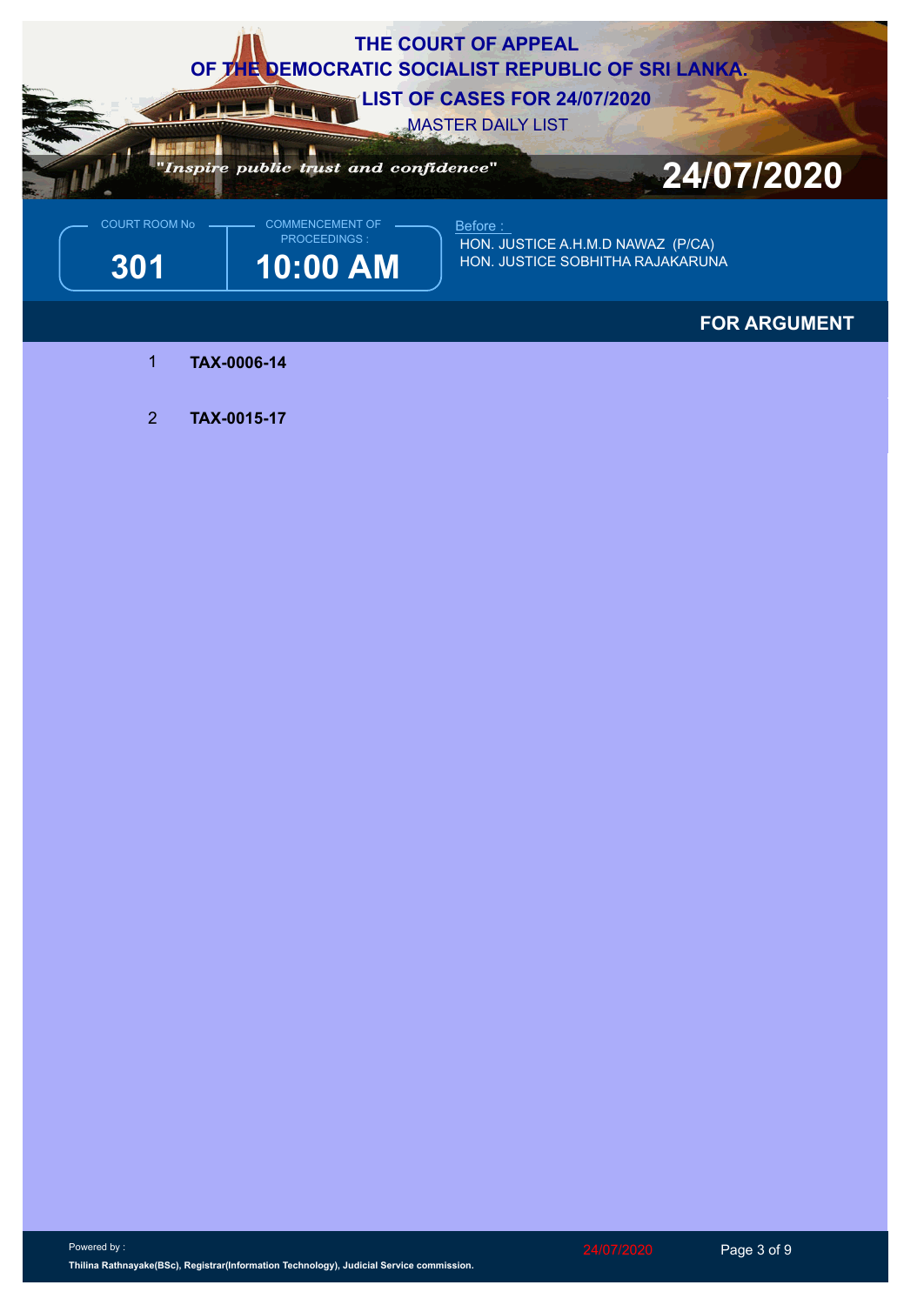|                              |                                                    | THE COURT OF APPEAL<br>OF THE DEMOCRATIC SOCIALIST REPUBLIC OF SRI LANKA.<br><b>LIST OF CASES FOR 24/07/2020</b><br><b>MASTER DAILY LIST</b> |
|------------------------------|----------------------------------------------------|----------------------------------------------------------------------------------------------------------------------------------------------|
|                              | "Inspire public trust and confidence"              | 24/07/2020                                                                                                                                   |
| <b>COURT ROOM No</b><br>107. | <b>COMMENCEMENT OF</b><br>PROCEEDINGS:<br>10:00 AM | Before:<br>HON. JUSTICE K.K WICKREMASINGHE<br>HON. JUSTICE DEVIKA ABEYRATNE                                                                  |
|                              |                                                    | <b>FOR JUDGEMENT</b>                                                                                                                         |
| $\mathbf{1}$                 | HCC-0100-16                                        | HON. JUSTICE DEVIKA ABEYRATNE                                                                                                                |
|                              |                                                    | <b>TO BE MENTIONED</b>                                                                                                                       |
| $\overline{1}$               | CPA-0108-19                                        |                                                                                                                                              |
| 2 <sup>1</sup>               | HCC-0251-18                                        |                                                                                                                                              |
|                              |                                                    | <b>FOR SUPPORT</b>                                                                                                                           |
| 1                            | CPA-0071-20                                        |                                                                                                                                              |
|                              |                                                    | <b>NOTICE RETURNABLE</b>                                                                                                                     |
| $\mathbf{1}$                 | CPA-0057-20                                        |                                                                                                                                              |
|                              |                                                    | <b>FOR ARGUMENT</b>                                                                                                                          |
| $\overline{1}$               | HCC-0125-18                                        | TOP OF THE LIST                                                                                                                              |
| 2 <sup>1</sup>               | CPA-0163-19                                        |                                                                                                                                              |
| 3 <sup>1</sup>               | HCC-0485-17                                        |                                                                                                                                              |
| $\overline{4}$               | HCC-0245-18                                        |                                                                                                                                              |
|                              |                                                    |                                                                                                                                              |
| 5 <sup>5</sup>               | HCC-0313-18                                        |                                                                                                                                              |
|                              |                                                    |                                                                                                                                              |
|                              |                                                    |                                                                                                                                              |
|                              |                                                    |                                                                                                                                              |
|                              |                                                    |                                                                                                                                              |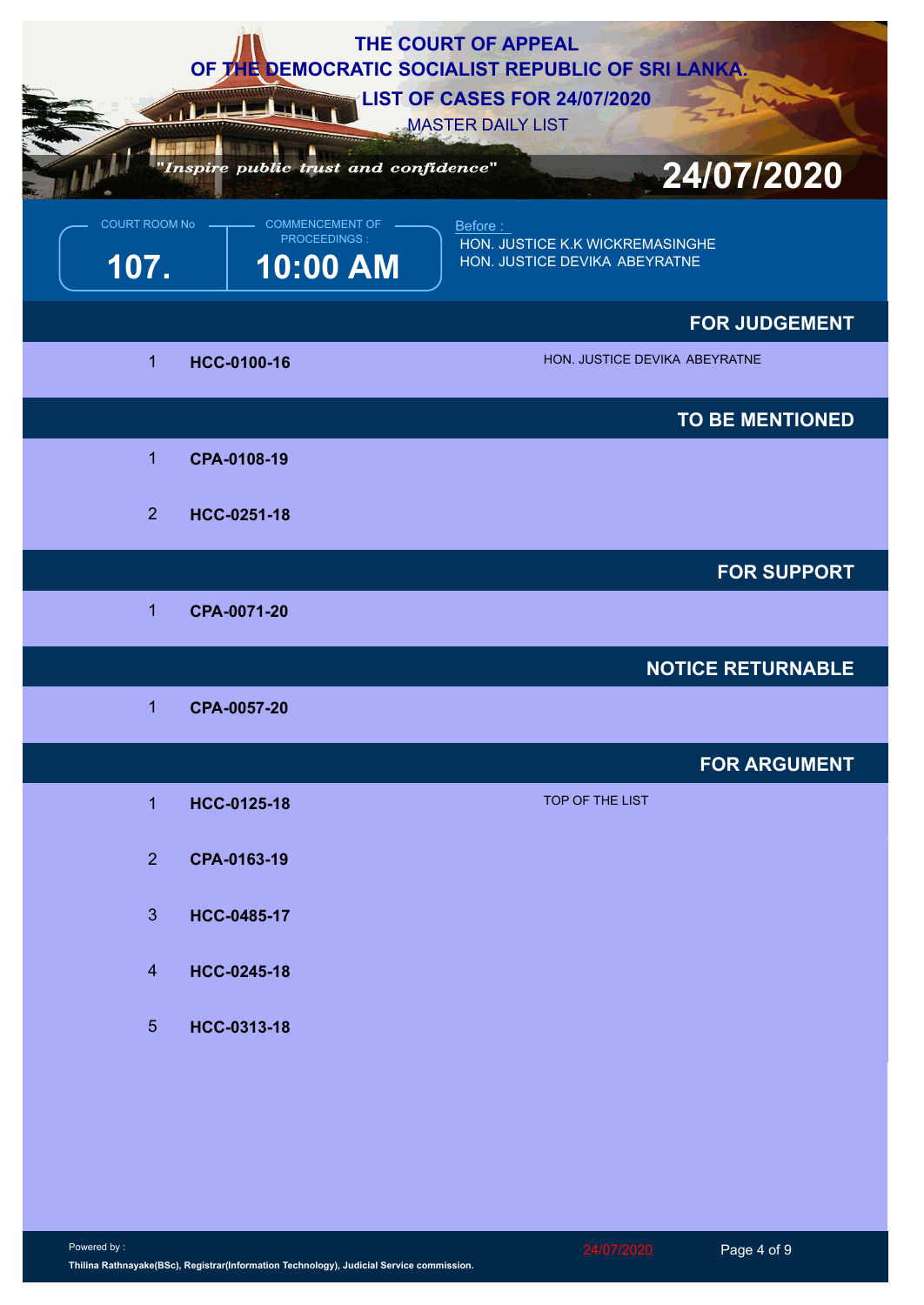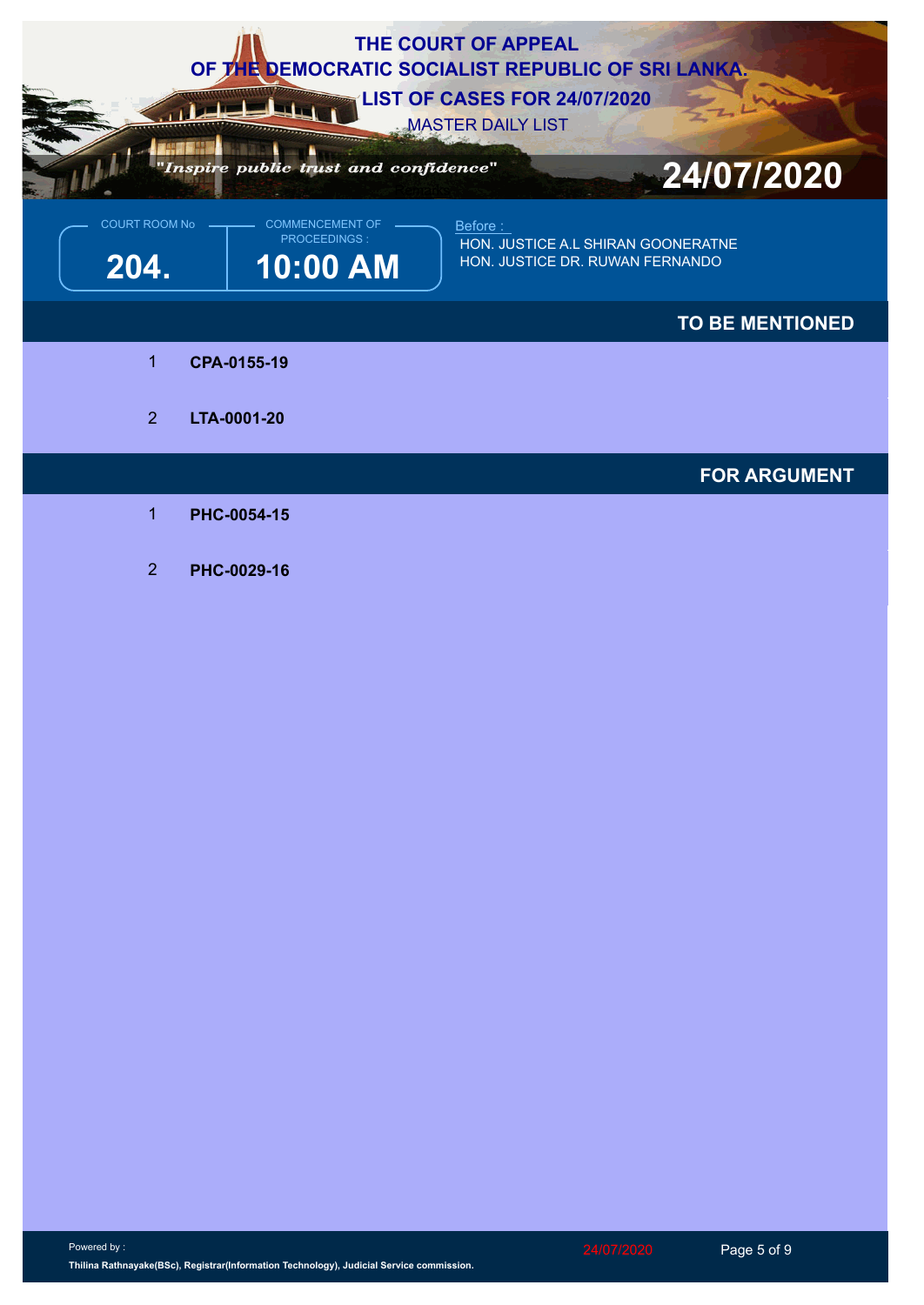| THE COURT OF APPEAL<br>OF THE DEMOCRATIC SOCIALIST REPUBLIC OF SRI LANKA.<br><b>LIST OF CASES FOR 24/07/2020</b><br><b>MASTER DAILY LIST</b><br>Inspire public trust and confidence"<br>24/07/2020 |                                                           |                                                                                 |  |  |
|----------------------------------------------------------------------------------------------------------------------------------------------------------------------------------------------------|-----------------------------------------------------------|---------------------------------------------------------------------------------|--|--|
| <b>COURT ROOM No</b><br>205.                                                                                                                                                                       | <b>COMMENCEMENT OF</b><br><b>PROCEEDINGS:</b><br>10:00 AM | Before :<br>HON. JUSTICE JANAK DE SILVA<br>HON. JUSTICE N. BANDULA KARUNARATHNA |  |  |
|                                                                                                                                                                                                    |                                                           | <b>FOR JUDGEMENT</b>                                                            |  |  |
| $\mathbf{1}$                                                                                                                                                                                       | <b>WRT-0084-14</b><br>WRT-0366-14                         | <b>HON. JUSTICE JANAK DE SILVA</b>                                              |  |  |
| $\overline{2}$                                                                                                                                                                                     | <b>WRT-0371-15</b>                                        | HON. JUSTICE JANAK DE SILVA                                                     |  |  |
| 3                                                                                                                                                                                                  | <b>WRT-0984-08</b>                                        | HON. JUSTICE N. BANDULA KARUNARATHNA                                            |  |  |
| $\overline{4}$                                                                                                                                                                                     | <b>WRT-0778-09</b>                                        | HON. JUSTICE N. BANDULA KARUNARATHNA                                            |  |  |
| $5\overline{)}$                                                                                                                                                                                    | <b>WRT-0145-12</b>                                        | HON. JUSTICE N. BANDULA KARUNARATHNA                                            |  |  |
| $6\phantom{1}$                                                                                                                                                                                     | <b>WRT-0201-13</b>                                        | HON. JUSTICE N. BANDULA KARUNARATHNA                                            |  |  |
| $\overline{7}$                                                                                                                                                                                     | <b>WRT-0310-13</b><br>WRT-0311-13 TO BE MENTIONED         | HON. JUSTICE N. BANDULA KARUNARATHNA                                            |  |  |
|                                                                                                                                                                                                    |                                                           | <b>TO BE MENTIONED</b>                                                          |  |  |

1 **WRT-0559-11**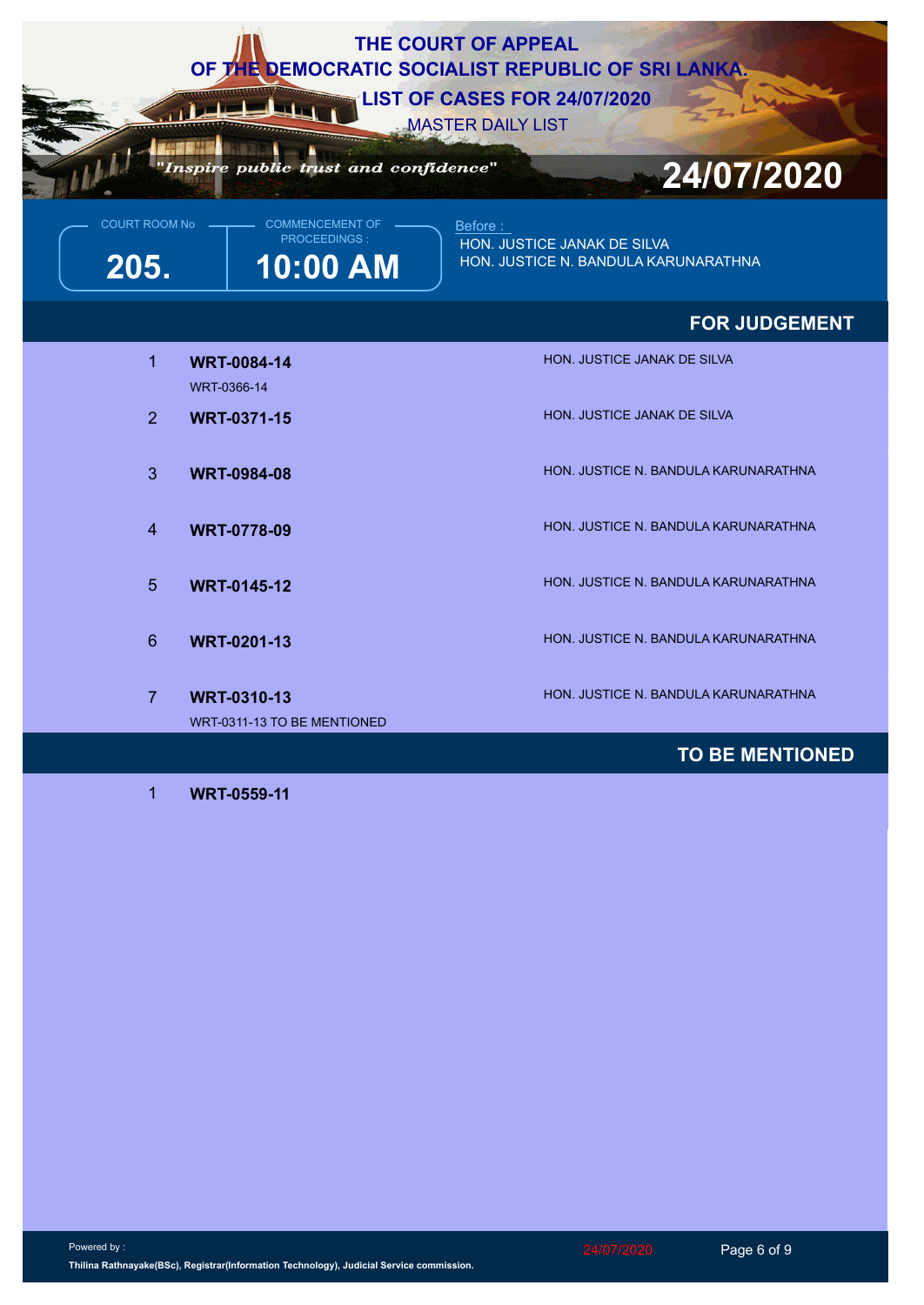|                       |                 |                                                    | THE COURT OF APPEAL<br>OF THE DEMOCRATIC SOCIALIST REPUBLIC OF SRI LANKA.<br><b>LIST OF CASES FOR 24/07/2020</b> |
|-----------------------|-----------------|----------------------------------------------------|------------------------------------------------------------------------------------------------------------------|
|                       |                 | "Inspire public trust and confidence"              | <b>MASTER DAILY LIST</b><br>24/07/2020                                                                           |
| COURT ROOM No<br>110. |                 | <b>COMMENCEMENT OF</b><br>PROCEEDINGS:<br>10:00 AM | Before:<br>HON. JUSTICE ACHALA WENGAPPULI<br>HON. JUSTICE K. PRIYANTHA FERNANDO                                  |
|                       |                 |                                                    | <b>FOR JUDGEMENT</b>                                                                                             |
|                       | 1               | HCC-0130-132-17                                    | HON. JUSTICE ACHALA WENGAPPULI                                                                                   |
|                       | 2               | HCC-0180-182-17                                    | HON. JUSTICE ACHALA WENGAPPULI                                                                                   |
|                       | $\mathbf{3}$    | <b>HCC-0484-17</b>                                 | HON. JUSTICE ACHALA WENGAPPULI                                                                                   |
|                       |                 |                                                    | <b>TO BE MENTIONED</b>                                                                                           |
|                       | 1               | CPA-0111-17                                        |                                                                                                                  |
|                       | 2 <sup>1</sup>  | HCC-0490-17                                        |                                                                                                                  |
|                       | 3 <sup>1</sup>  | HCC-0196-18                                        |                                                                                                                  |
|                       | $\overline{4}$  | HCC-0238-19                                        |                                                                                                                  |
|                       | 5 <sup>5</sup>  | HCC-0246-247-19                                    |                                                                                                                  |
|                       | $6\overline{6}$ | HCC-0250-252-19                                    |                                                                                                                  |
|                       |                 |                                                    | <b>FOR INQUIRY</b>                                                                                               |
|                       | 1               | CPA-0102-19                                        |                                                                                                                  |
|                       | 2 <sup>2</sup>  | CPA-0110-19                                        |                                                                                                                  |
|                       |                 |                                                    | <b>FOR ARGUMENT</b>                                                                                              |
|                       | $\overline{1}$  | HCC-0150-16                                        |                                                                                                                  |
|                       | 2 <sup>1</sup>  | HCC-0071-17                                        |                                                                                                                  |
|                       |                 |                                                    |                                                                                                                  |
| Powered by:           |                 |                                                    | Page 7 of 9<br>24/07/2020                                                                                        |

**Thilina Rathnayake(BSc), Registrar(Information Technology), Judicial Service commission.**

24/07/2020 Page 7 of 9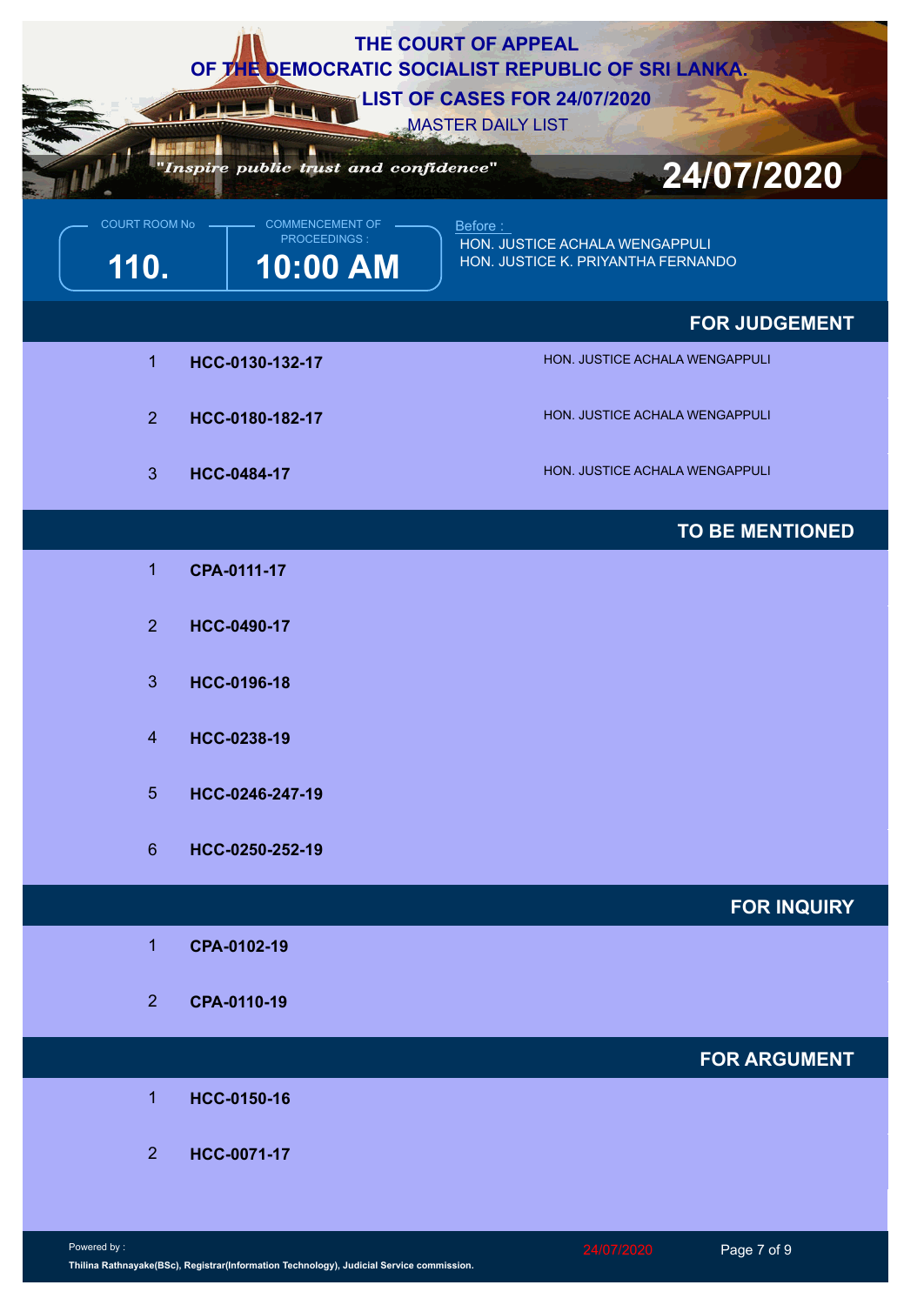

**110. 10:00 AM**  $\parallel$  <sup>HON. JUSTICE K. PRIYANTHA FERNANDO</sup> **HON. JUSTICE ACHALA WENGAPPULI** 

## **FOR ARGUMENT**

- 3 **HCC-0264-17**
- 4 **HCC-0298-18**
- 5 **HCC-0404-18**
- 6 **HCC-0194-19**
- 7 **HCC-0196-197-19**
- 8 **HCC-0200-19**